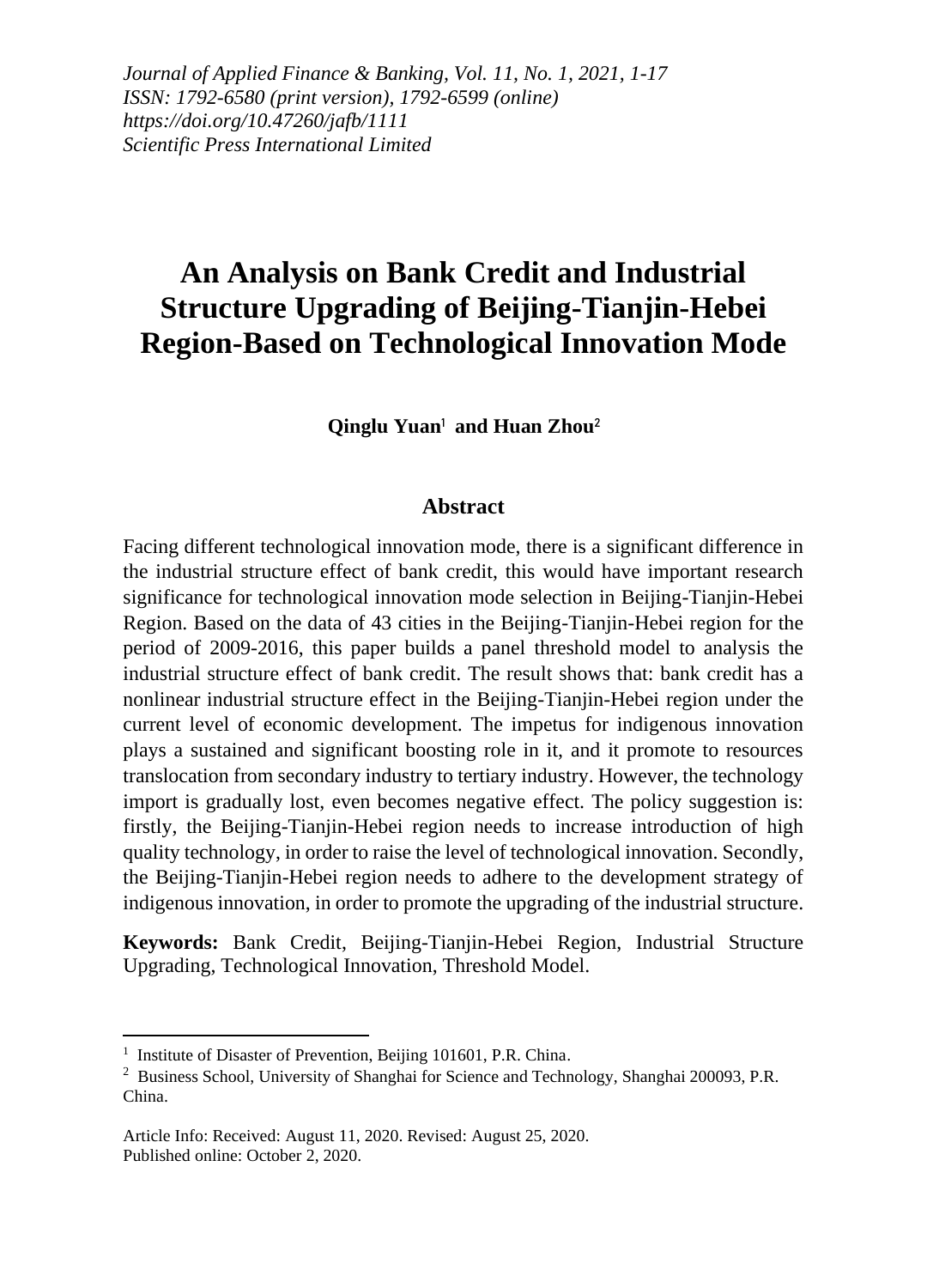## **1. Introduction**

Socialism with Chinese characteristics has entered a new era, and China's economy has been transitioning from a phase of rapid growth to a stage of high-quality development. In developing a modernized economy, the driving force of China's economic growth has gradually shifted from factor-driven and investment-driven to innovation-driven(Zhou et al., 2020). The 19th National Congress of the Communist Party of China (CPC) pointed out that it was imperative to implement the strategy of innovation-driven development. Scientific and technological innovation must be placed at the core of the overall national development, and the path of indigenous innovation with Chinese characteristics must be adhered to. Meanwhile, China will promote the strategic adjustment of economic structure and accelerate the optimization and upgrading of traditional industries. In order to make scientific and technological innovation an engine driving industrial structure continuously, it is necessary to provide long-term and stable credit fund support for scientific and technological innovation(Li & Zhou, 2018). Bank credit can not only provide financial support for technological innovation, but also promote technological innovation from various aspects such as risk management, regulatory mechanism, information processing, cultivation of innovation spirit, improvement of self-innovation ability and improvement of production efficiency (Rajan & Zingales, 1998).

There are two main types of technological innovation. One is to rely on the indigenous innovation of domestic enterprises or R&D institutions. The other is to use technology import to acquire technology from other countries, and to imitate, process and re-create them. Lin & Zhang (2005) pointed out that the purpose of innovation was to use more efficient technology than the current period. But there is no consensus on the choice of technological innovation models either in theory or in practice(Raustiala & Sprigman, 2012; Xue, 2013; Fang & Xing, 2017). Developed countries are at the forefront of world technology and can only rely on indigenous innovation to obtain production efficiency improvements. However, for developing countries, there is a big gap between production efficiency and developed countries. Importing foreign mature technologies is also an important part of technological innovation. Since the reform and opening up 40 years ago, China's economic development has taken the development road of focusing on technology import and supplemented by indigenous innovation. With the development of social economy, Chinese enterprises have been improving their awareness of indigenous innovation. The proportion of R&D investment and R&D personnel is also increasing, but there is still a big gap with foreign countries in terms of core technology. Then, does China currently have the ability to choose indigenous innovation to achieve technological catch-up, or to adjust to a development strategy based on indigenous innovation and technology import?

The Beijing-Tianjin-Hebei region, as a metropolis with Beijing as its core, is a new engine for innovation-driven economic growth. At present, Beijing-Tianjin-Hebei faces many opportunities and challenges. In April 2015, the "Beijing-Tianjin-Hebei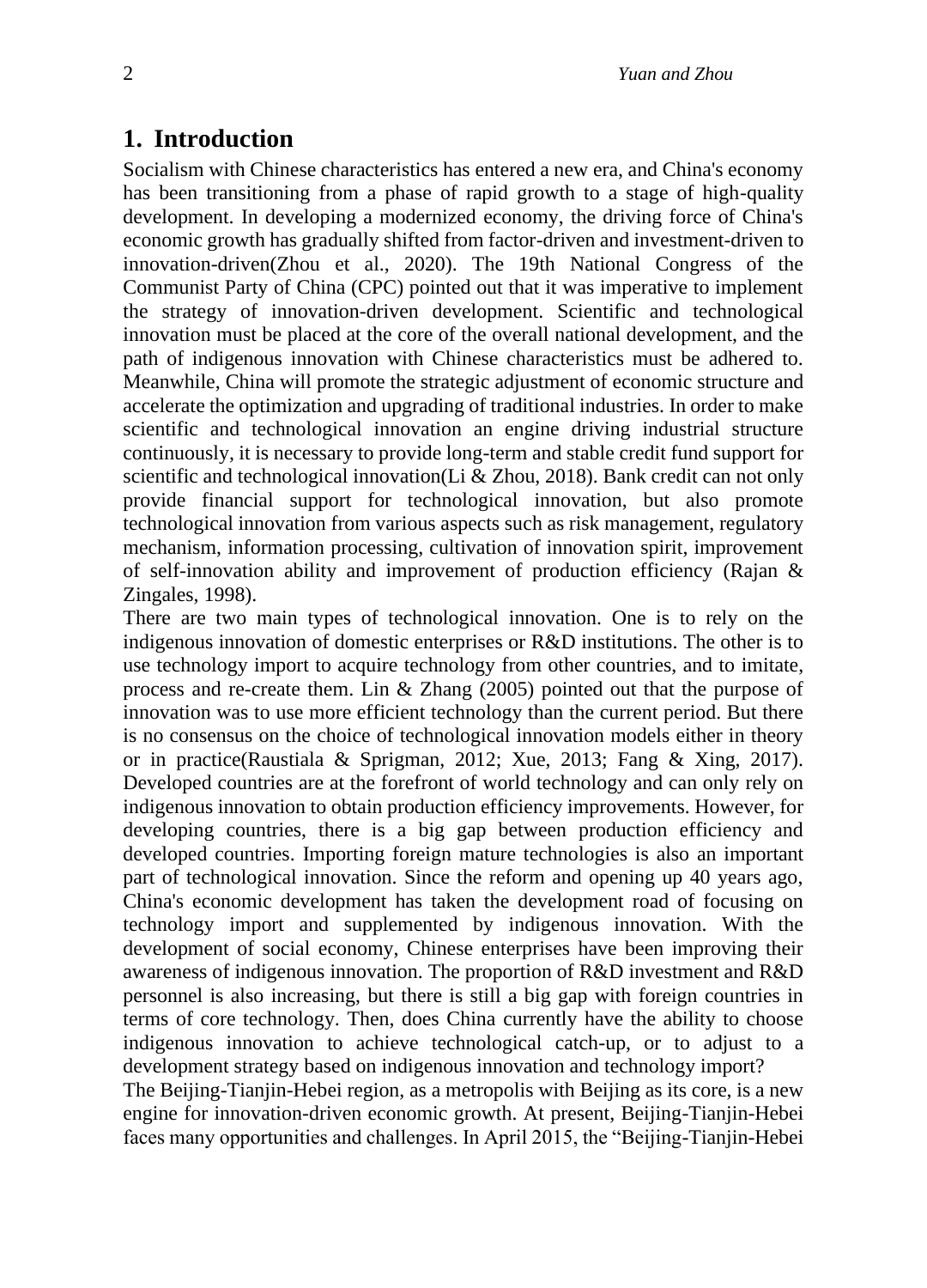Collaborative Development Plan" required "to optimize and upgrade the industrial structure and achieve innovation-driven development as the focus of cooperation". In June 2016, the "Beijing-Tianjin-Hebei Industry Transfer Guide" further required "the development pattern of rational spatial layout, organic linkage of industrial chains, and optimal allocation of various production factors". However, the heterogeneity of the credit structure in the Beijing-Tianjin-Hebei region is very obvious, and the economic performance of the Beijing-Tianjin-Hebei region is unbalanced. What is urgently needed to be clear is that, with the improvement of the level of technological innovation, what are the characteristics of the impact of Beijing-Tianjin-Hebei bank credit on the industrial structure? Can we effectively combine technological innovation and bank credit to achieve the goal of industrial restructuring and upgrading? This paper will study the role of different technological innovation models in the Beijing-Tianjin-Hebei region in the structural effects of bank credit.

#### **2. Literature review**

This paper reviews the existing literature from the following three aspects.

- 1. The structural effect of bank credit. There are two views on the study of such problems. Some scholars believe that financial markets support the development of high-tech industries and high-risk industries, while banking structures can promote the development of traditional mature industries. If it is a bank-oriented financial system, the effect of promoting industrial restructuring and upgrading is not obvious(Mayer and Vives, 1993; Beck and Levine, 2002). Binh et al., (2005), Gong et al., (2014), Zhao & Li, (2010); Duan and Song (2013) showed that bank credit had not promoted the optimization of industrial structure in general. Huang (2010) believed that credit withdrawal was the direct driving force to promote the transformation of industrial structure. Other scholars' research results showed that there was a significant correlation between bank credit and industrial structure (Angelos et al., 2011). Guo et al. (2009) showed that the expansion of bank credit scale supported the development of China's primary industry and secondary industry, but the impact on the tertiary industry was not significant.
- 2. The structural effect of technological innovation. Schumpeter (1912) conducted a thorough analysis of innovation and highlighted the interrelationship between innovation and industrial evolution. Pavitt (1984) constructed an industry-dependent model based on technological innovation and found that there are differences in technological innovation practices between different industries. Gereffi (1999), Ngai & Pissarides (2007) found that enterprises accelerated the realization of technological innovation, which played a key role in the upgrading of industrial structure. Peneder (2003) found that technological innovation would influence the industrial structure by affecting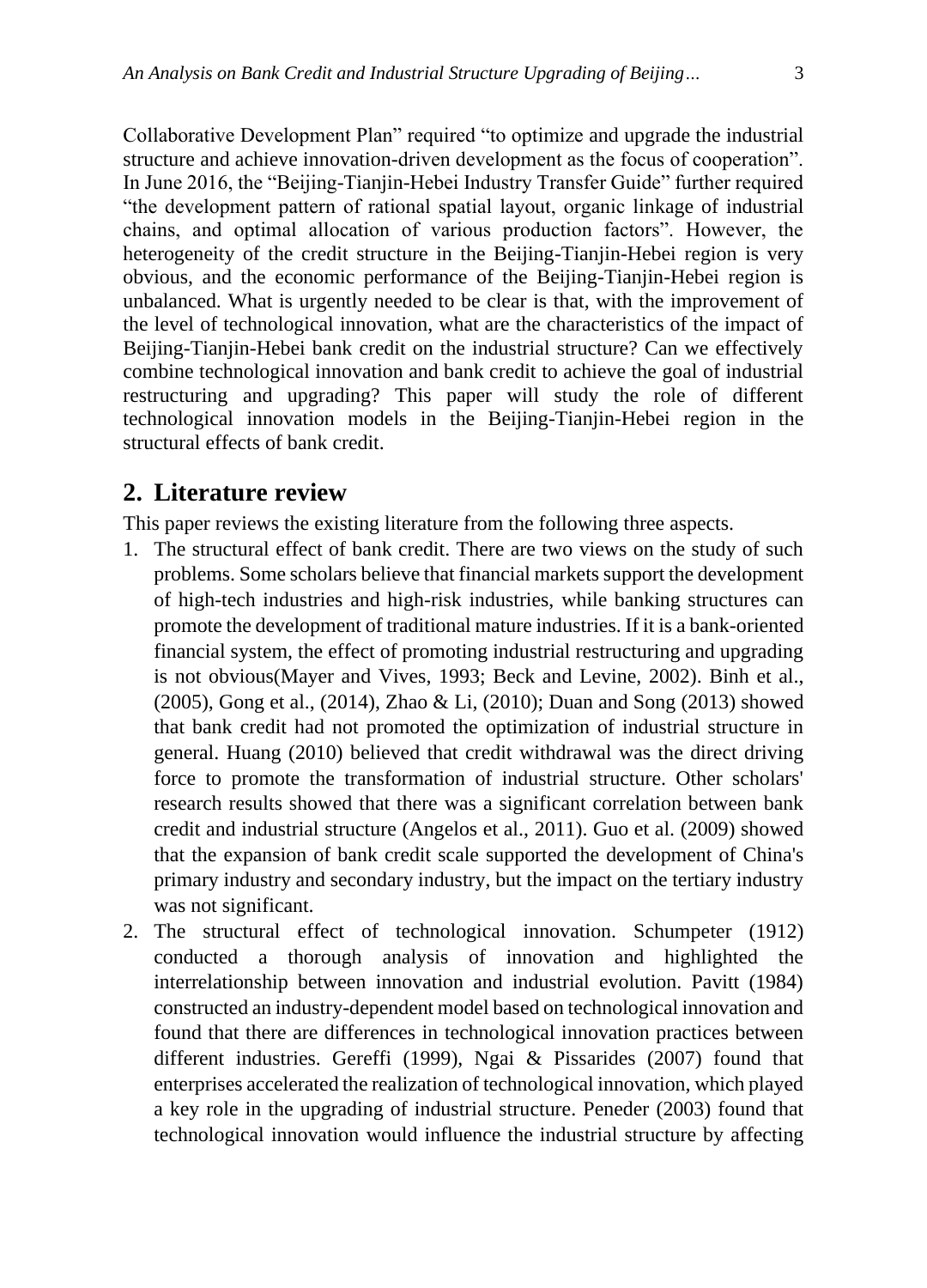the elasticity of demand income. Duarte & Restuccia (2009) believed that technical progress would improve the efficiency of labor and capital, and would facilitate the re-allocation of social resources among industries, and would form industrial upgrading and industrial structure upgrading. Saviotti & Pyka (2008) and Sengupta (2014) pointed out that technological innovation had created new products and gradually spawned new industrial sectors, and the original industrial structure had been transformed and upgraded. Some Chinese researchers have explored the impact of innovation on industrial upgrading from the perspective of innovation intensity. Xu & Feng  $(2010)$  considered that the main obstacle to the upgrading of industrial structure in underdeveloped regions was the lack of technological innovation. Under certain space-time conditions, technological innovation or indigenous innovation was the direct driving force for the transformation and upgrading of China's industrial structure(Huang  $&$  Li, 2009; Gong et al., 2013).

3. Bank credit, technological innovation and industrial structure. A few scholars analyzed the relationship among bank credit, technological innovation and industrial structure. An empirical analysis by Amore et al. (2013) showed that the increase in the scale of bank credit would stimulate the innovation behavior of enterprises and promote industrial upgrading. Ding et al. (2014) and Lian et al. (2015) found that technological innovation incentives could guide the allocation of credit resources to high R&D investment enterprises, thus promoting the optimization and upgrading of industrial structure.

The above literature demonstrates the relationship among bank credit, technological innovation and industrial structure theoretically and empirically, but there are still parts of expansion and deepening. First, most studies have discussed the scale of bank credit and less on regional credit structure. Second, the existing studies mostly focus on a single relationship between technological innovation or bank credit and industrial structure, and lack of research on the relationship among technological innovation, bank credit and industrial structure. Neither the difference between indigenous innovation and technology import nor the interaction effect of indigenous innovation and technology import are taken into account. Third, less attentions have been paid to the non-linear effects of technology introduction and indigenous innovation and their interaction on the structural effects of bank credit. This paper will construct a panel threshold model and conduct an exploratory study on the industrial structure benefits of bank credit in the Beijing-Tianjin-Hebei region under different technological innovation modes.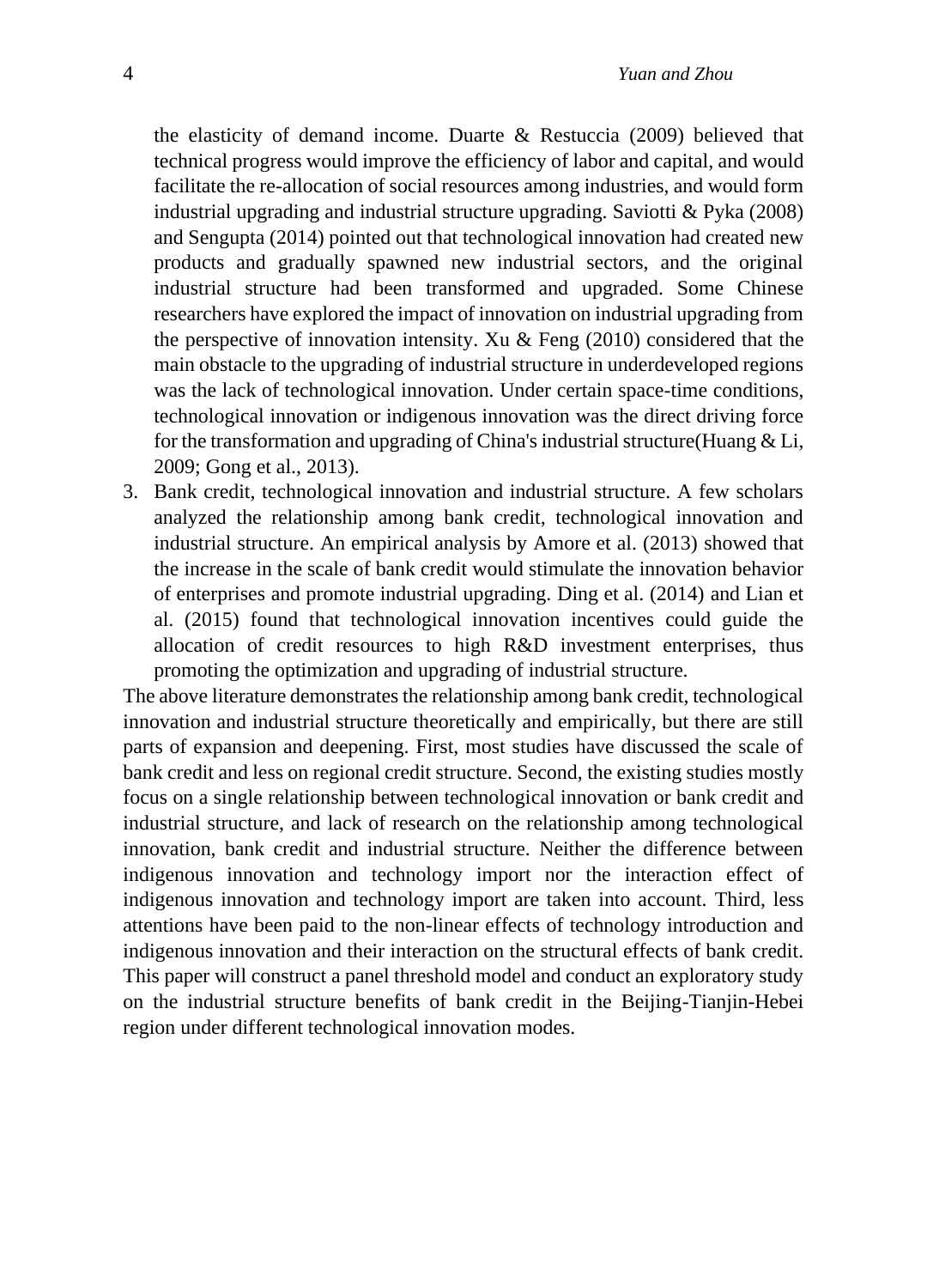## **3. Data and variables**

### **3.1 Data sources**

This paper collects the economic data of 43 administrative prefecture-level cities in Beijing, Tianjin and Hebei province from 2009 to 2016, including 16 regions in Beijing, 16 regions in Tianjin, and 11 regions in Hebei Province. The added value of production in the industry, the bank credit balance, patent granted, the actual utilized foreign capital, total investment in fixed asset, the total number of employed persons of corporate units, and general public budget expenditures of the prefecturelevel cities of the provinces (cities) are mainly taken from the Beijing Regional Statistical Yearbook and the Tianjin Statistical Yearbook, and the Hebei Economic Yearbook. Part of the bank credit balance comes from the Regional Financial Yearbooks. Part of the supplementary data comes from statistical yearbooks and statistical bulletins from various cities. The number of patent granted in some prefecture-level cities in Tianjin is taken from the Tianjin Science and Technology Statistical Yearbook. The loan data of prefecture-level cities in Tianjin from 2009 to 2012 is supplemented by the China County (City) Social and Economic Statistics Yearbook. Most of the data collection is manually extracted and supplemented and verified by the commercial database. The data of the difference is subject to the announcement of the statistical department. Due to the merger of administrative divisions, Beijing Dongcheng District, Xicheng District and Tianjin Binhai New Area have different data calibers before and after the merger, and they are treated in a corresponding manner.

#### **3.2 Variables description**

This paper constructs the panel threshold model and analyzes the non-linear effects of Beijing-Tianjin-Hebei bank credit on industrial structure from different perspectives of indigenous innovation and technology import. The dependent variable is the industrial structure ratio, the key independent variable is the regional credit ratio of the relative indicator, and the threshold variable is the technological innovation, which mainly refers to the two modes of technology import and indigenous innovation. Other control variables include the ratio of investment in fixed asset, the ratio of employed persons, and government intervention. Most of the independent variables use the ratio indicator.

- 1. The ratio of industrial structure. The ratio of industrial structure(*TSR*) is the added value of production in the tertiary industry relative to that in the secondary industry. TSR is greater than 1, indicating that the industrial economic structure is increasingly advanced.
- 2. The ratio of regional credit. The ratio of regional credit (*LLD*) is the bank credit balance relative to GDP. Where the bank credit balance refers to the RMB loan balance of Chinese Banks.
- 3. The ratio of indigenous innovation. The amount of patent granted represents the main actual output of enterprises' innovation activities and is used as the main index to evaluate enterprises' innovation ability. The ratio of indigenous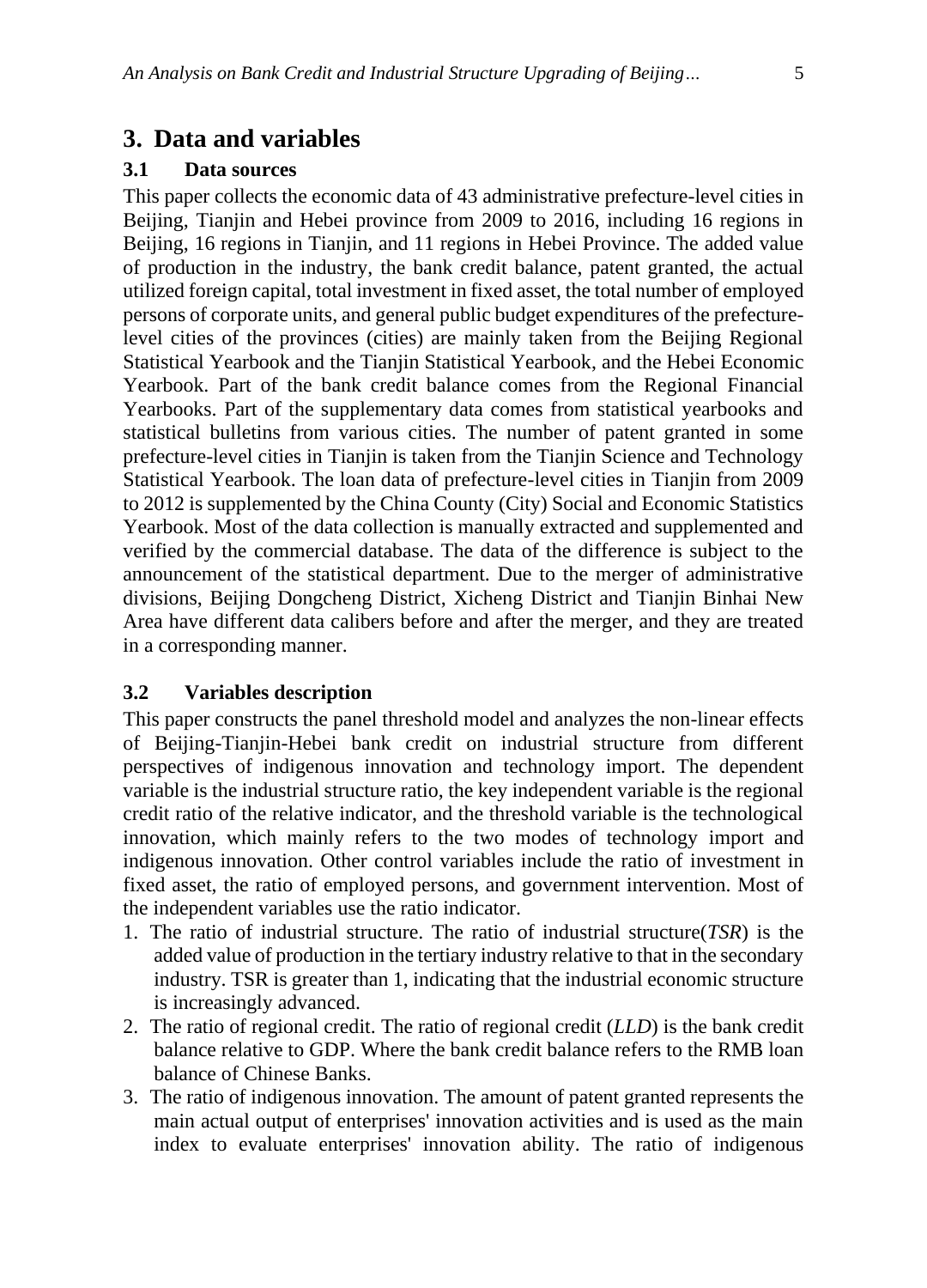innovation is expressed by the proportion of the number of patents granted. *PGR* is the amount of patent granted in a certain region to the total amount of patent granted in the Beijing-Tianjin-Hebei region.

- 4. The ratio of technology import(*TYD*). The ratio of technology import is the actual foreign capital utilized in a region relative to the GDP of the region. Where the actual utilized foreign capital expressed in USD 10 million will be converted into RMB 100 million using the RMB exchange rate of that year.
- 5. The ratio of investment in fixed asset(*FAIR*). FAIR is total investment in fixed asset in a region relative to total investment in fixed asset in Beijing-Tianjin-Hebei region.
- 6. The ratio of employed persons(*CER*). CER is the ratio of the total number of employed persons of corporate units in a region to the total number of employed persons of corporate units in the Beijing-Tianjin-Hebei region.
- 7. Government intervention. Government intervention, also known as government spending rate, reflects the degree of government intervention in the economy. *GID* is the ratio of general public budget expenditures to GDP.

Table 1 shows the statistical description of key variables used in this paper.

| <b>Variables</b> | <b>Mean</b> | Std.Dev. | Min  | <b>Max</b> |
|------------------|-------------|----------|------|------------|
| <b>TSR</b>       | 3.54        | 6.61     | 0.25 | 69.00      |
| <b>LLD</b>       | 1.23        | 1.13     | 0    | 6.74       |
| <b>PGR</b>       | 2.33        | 3.75     | 0.04 | 28.93      |
| TYD              | 0.03        | 0.03     | 0    | 0.20       |
| <b>FAIR</b>      | 2.36        | 2.78     | 0.15 | 14.50      |
| <b>CER</b>       | 2.33        | 2.31     | 0.15 | 12.98      |
| GID              | 0.19        | 0.15     | 0.02 | 0.89       |

**Table 1: Statistical description of key variables (unit: %).**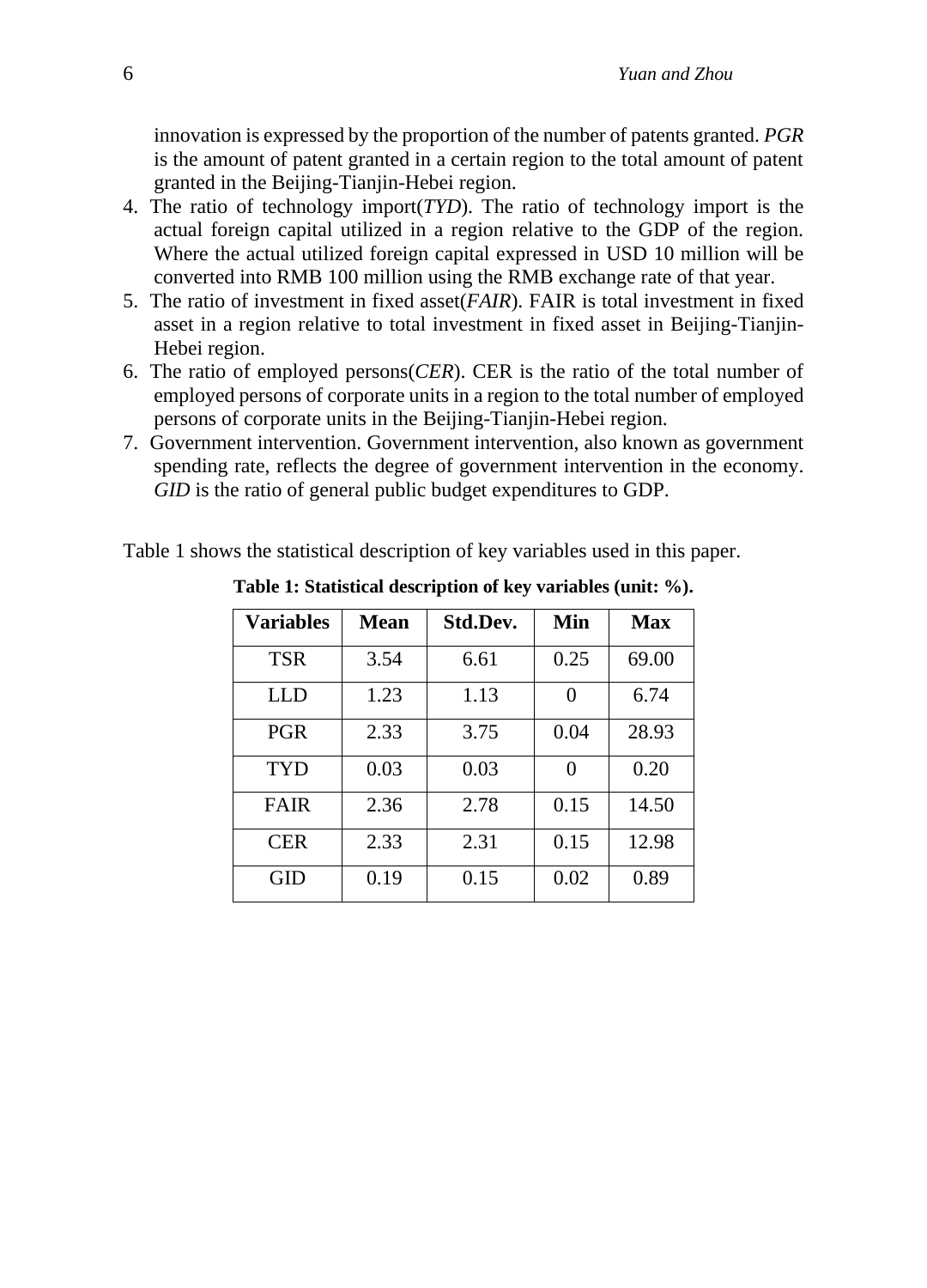#### **4. Model estimation and result analysis**

The ratio of industrial structure is the explained variable, the ratio of regional credit is the core explaining variable, and indigenous innovation and technology import are threshold variables. The panel threshold model of industrial structure *TSR* is established (Hansen, 1999). shed (Hansen, 1999).<br>  $TSR_{it} = \alpha_1 LLD_{it} \bullet I(TI_{it} \le \gamma) + \alpha_2 LLD_{it} \bullet I(TI_{it} > \gamma) + \Theta^{\dagger} X_{it} + \varepsilon_{it}$  (1)

$$
TSR_{ii} = \alpha_1 LLD_{ii} \bullet I(TI_{ii} \le \gamma) + \alpha_2 LLD_{ii} \bullet I(TI_{ii} > \gamma) + \Theta' X_{ii} + \varepsilon_{ii}
$$
 (1)

where *TSR* is the ratio of industrial structure , and *LLD* is the ratio of regional credit. *TI* represents the threshold variable, which is *PGR* and *TYD* respectively.  $X_i$ represents the controlled variable, including *FAIR, CER, GID*, and *TPR*, where *TPR* is the interaction of *PGR* and *TYD*, and the time control variable is added.  $\alpha_i$  are parameters to be estimated,  $\gamma$  represents the threshold quantity. The indicative function  $I(\bullet)$  is then constructed.  $\varepsilon$ <sub>*it*</sub> represents the residual term, and  $\varepsilon_{it} \sim i.i.dN(0,\sigma^2)$ .

Since the credit supply and the industrial structure are mutually influential, in order to avoid the influence of endogenousity, the lag value of the regional credit is used as a tool variable. Based on model (1), the threshold value and its 95% asymptotic confidence interval are estimated. The results are shown in Table 3.

|                                     | <b>PGR</b> |                            | TYD        |                |  |  |
|-------------------------------------|------------|----------------------------|------------|----------------|--|--|
| <b>Threshold</b><br>value           | Threshold  | 95% asymptotic             | Threshold  | 95% asymptotic |  |  |
|                                     | estimation | confidence                 | estimation | confidence     |  |  |
|                                     | value      | interval                   | value      | interval       |  |  |
| <b>Single</b><br>threshold<br>model | 0.230%     | $[0.230\%,$<br>$0.250\%$ ] | 0.047      | [0.045, 0.052] |  |  |
| Double threshold model              |            |                            |            |                |  |  |
| <b>First</b>                        | 0.780%     | $[0.780\%,$                | 0.059      | [0.059, 0.059] |  |  |
| threshold                           |            | $0.810\%$ ]                |            |                |  |  |
| <b>Second</b>                       | 0.230%     | $[0.230\%,$                | 0.047      | [0.047, 0.047] |  |  |
| threshold                           |            | $0.250\%$ ]                |            |                |  |  |

**Table 3: Threshold value estimation and confidence interval**

In this paper, Bootstrap method was adopted to set the estimation model (1) with 0 threshold, 1 threshold and 2 thresholds successively. As can be seen from table 4 and table 5, both the single threshold model and the double threshold model have significant F values. For the sake of simplification, the double threshold regression model (2) and model (3) are selected for analysis.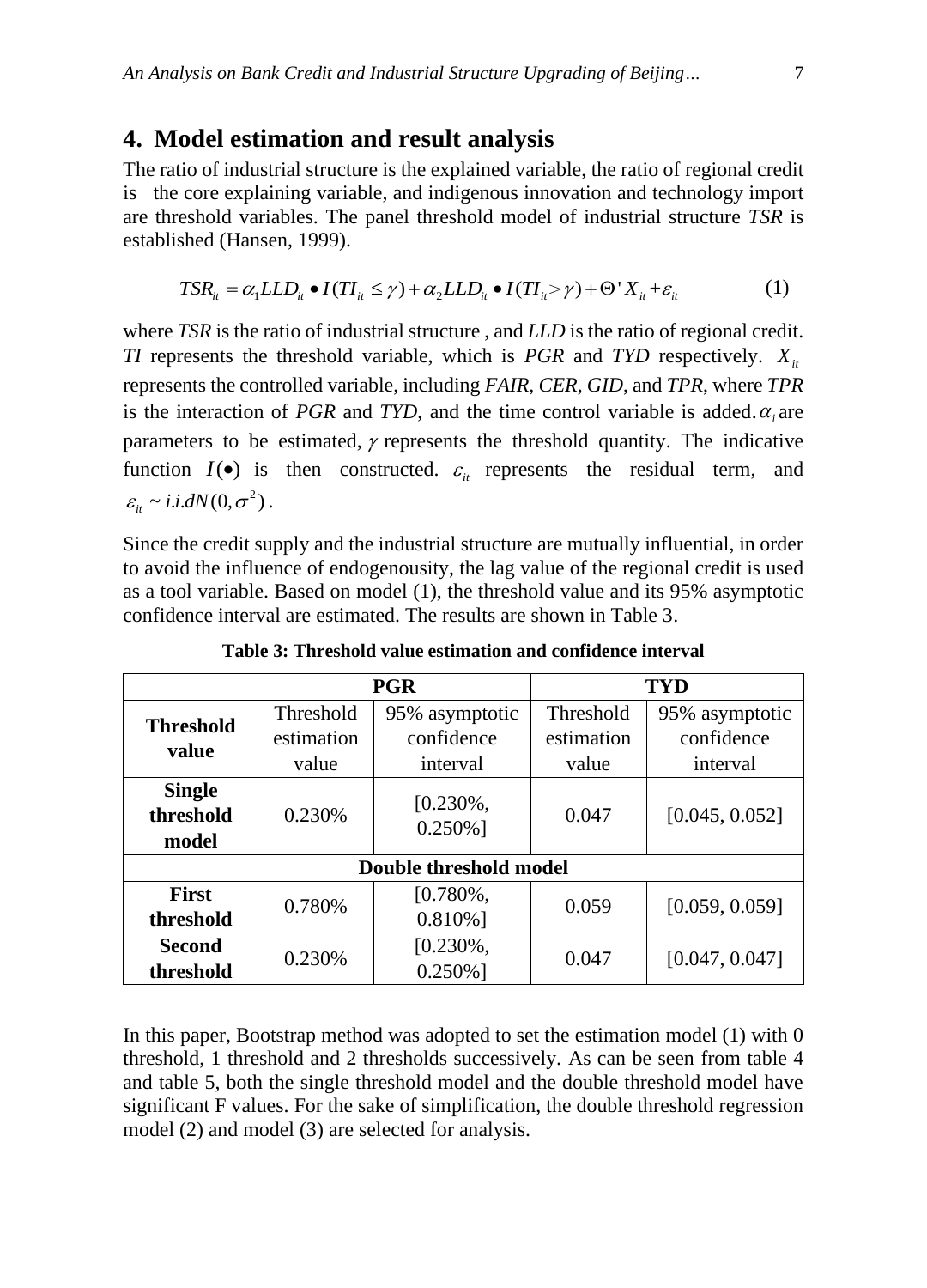*Yuan and Zhou*  
\n
$$
TSR_{ii} = \alpha_1 LLD_{ii} \bullet I(PGR_{ii} \leq \gamma_1) + \alpha_2 LLD_{ii} \bullet I(\gamma_1 < PGR_{ii} \leq \gamma_2) + \alpha_3 LLD_{ii} \bullet I(PGR_{ii} > \gamma_2) \tag{2}
$$
\n
$$
+ \alpha_4 FAIR_{ii} + \alpha_5 CER_{ii} + \alpha_6 GID_{ii} + \alpha_7 TPR_{ii} + \varepsilon_{ii}
$$
\n
$$
TSR_{ii} = \beta_1 LLD_{ii} \bullet I(TYD_{ii} \leq \eta_1) + \beta_2 LLD_{ii} \bullet I(\eta_1 < TYD_{ii} \leq \eta_2) + \beta_3 LLD_{ii} \bullet I(TYD_{ii} > \eta_2) \tag{3}
$$
\n
$$
+ \beta_1 FAP_{ii} + \beta_2 GEP_{ii} + \beta_3 GID_{ii} + \beta_4 TPP_{ii} \leq \eta_1
$$

$$
+ \alpha_4 F A I R_{ii} + \alpha_5 C E R_{ii} + \alpha_6 G I D_{ii} + \alpha_7 T P R_{ii} + \varepsilon_{ii}
$$
  
\n
$$
T S R_{ii} = \beta_1 L L D_{ii} \bullet I(T Y D_{ii} \le \eta_1) + \beta_2 L L D_{ii} \bullet I(\eta_1 < T Y D_{ii} \le \eta_2) + \beta_3 L L D_{ii} \bullet I(T Y D_{ii} > \eta_2)
$$
  
\n
$$
+ \beta_4 F A I R_{ii} + \beta_5 C E R_{ii} + \beta_6 G I D_{ii} + \beta_7 T P R_{ii} + \varepsilon_{ii}
$$
\n(3)

| <b>Type</b>         | <b>F-value</b> | <b>P-value</b> | Bootstrap threshold (500 times) |        |        |
|---------------------|----------------|----------------|---------------------------------|--------|--------|
|                     |                |                | 1%                              | 5%     | 10%    |
| Single<br>threshold | 81.805*        | 0.02           | 500                             | 98.696 | 21.813 |
| Double<br>threshold | 55.756*        | 0.016          | 500                             | 83.57  | 15.574 |

**Table 4: The significance test results for PGR threshold effects.**

*Note: \*denotes statistical significance levels at 5%.*

| <b>Type</b>         | <b>F-value</b> | <b>P-value</b> | Bootstrap threshold(500 times) |        |       |
|---------------------|----------------|----------------|--------------------------------|--------|-------|
|                     |                |                | 1%                             | 5%     | 10%   |
| Single<br>threshold | 48.506*        | 0.036          | 94.855                         | 17.171 | 4.871 |
| Double<br>threshold | 57.091*        | 0.016          | 70.514                         | 13.095 | 4.297 |

**Table 5: The significance test results for TYD threshold effects.**

Further, the estimated threshold value is tested. According to Hansen (1999), the 95% confidence interval graph of the threshold estimation value can be constructed as shown in Figure 1 and Figure 2, respectively. The result can reflect the construction process of confidence interval and threshold value directly through likelihood ratio function graph. Figure 1a and Figure 2a are the 95% confidence intervals for the threshold values of the two single threshold models. The threshold values all fall in the interval below the dotted line of LR values, which proves that the threshold value is valid, and it can be seen that there may be a slightly larger threshold value. Figure 1b and Figure 2b are the first threshold values for the two double threshold models, respectively. And Figure 1c and Figure 2c are the two second threshold values, respectively.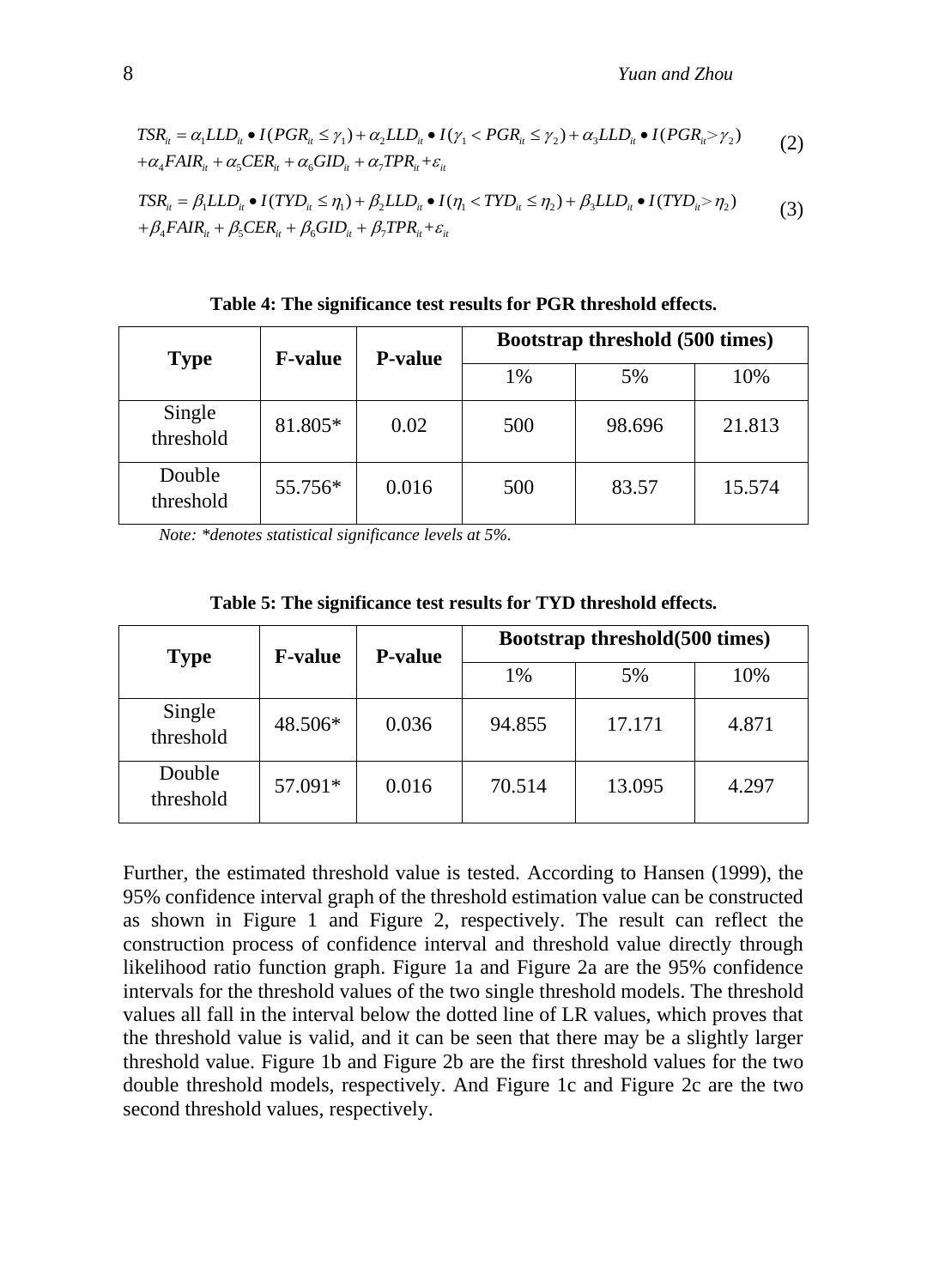

**Figure 1: The LR function diagram of PGR**

**Figure 1a: The LR function diagram of the single threshold model**



**Figure 1b: The LR function diagram of the double threshold model**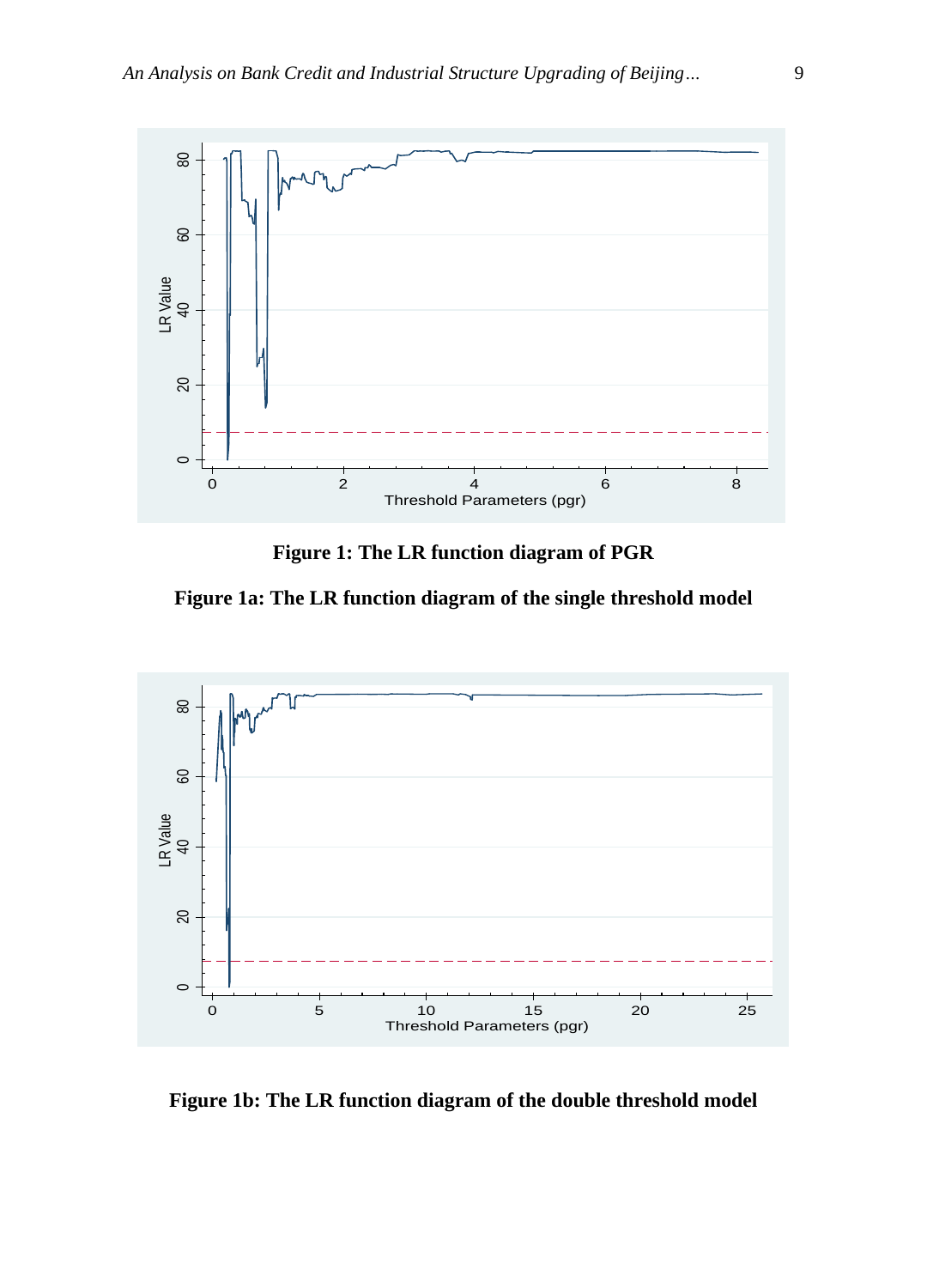

**Figure 1c: The LR function diagram of the double threshold model**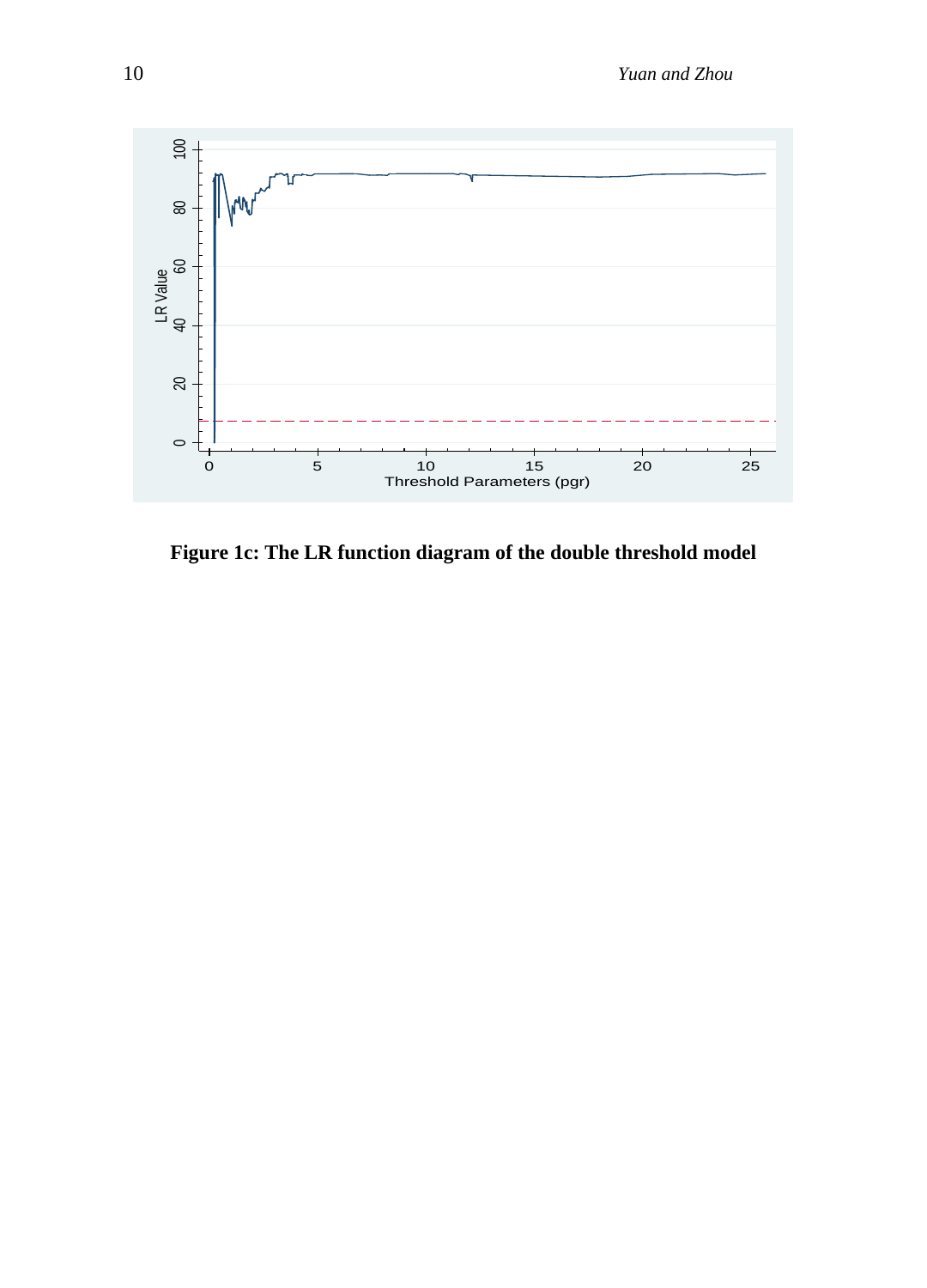

**Figure 2: The LR function diagram of TYD**

**Figure 2a: The LR function diagram of the single threshold model**



**Figure 2b: The LR function diagram of the double threshold model**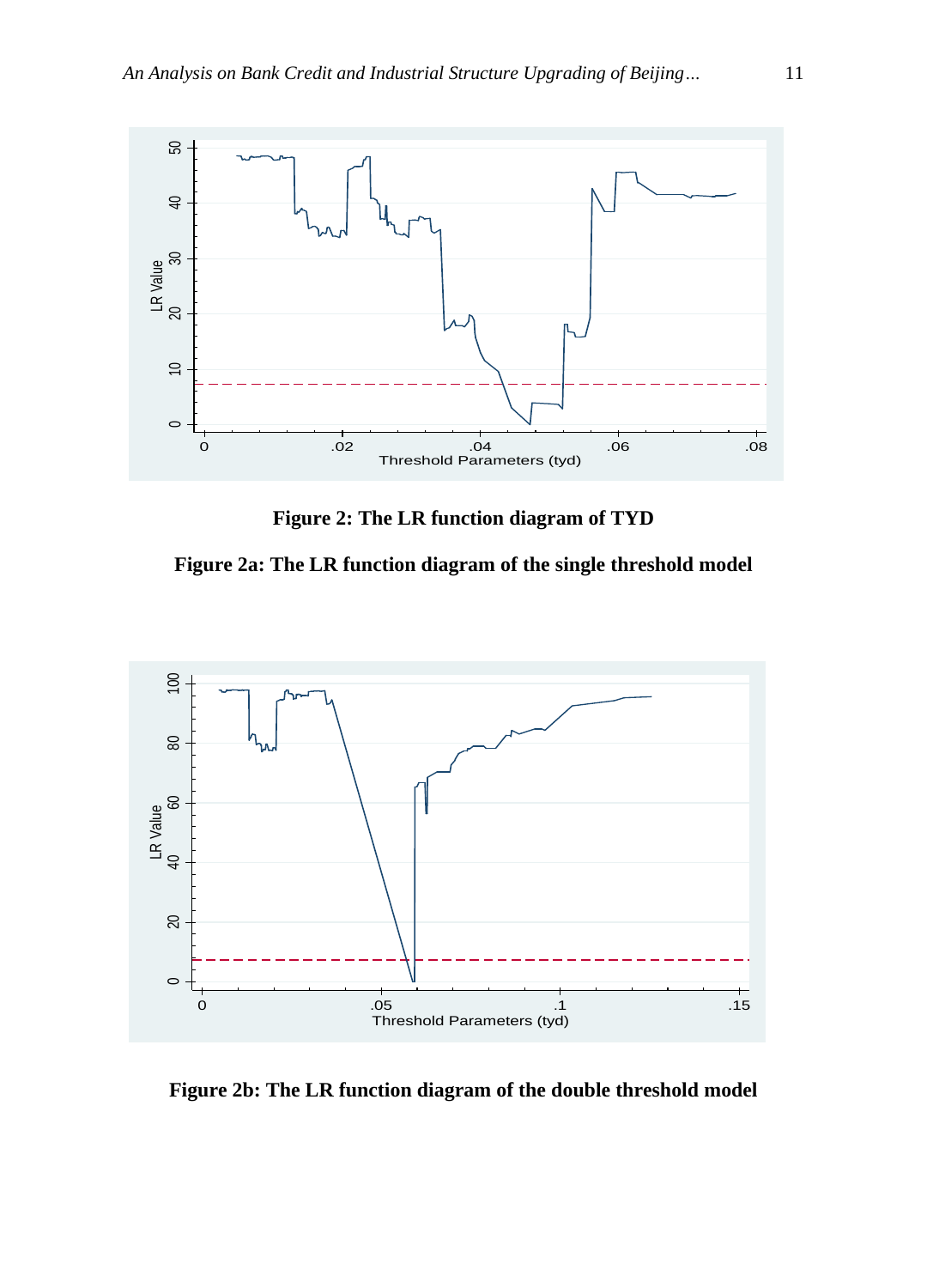

**Figure 2c: The LR function diagram of the double threshold model**

Threshold effect regression was performed for model (2) and model (3). Table 6 lists the regression results and compares the estimated results without interaction. There is a significant double threshold effect between regional credit and industrial structure upgrading. At the different thresholds of *PGR*, the effect of regional credit on industrial structure has changed significantly. This process of change is divided into three different zones, namely, low-level zone, medium-level zone, and highlevel zone. When *PGR* is not higher than 0.78%, that is, in the low-level zone and the medium-level zone, the impact of regional credit on the industrial structure is negative and not significant. When *PGR* is higher than 0.78%, that is, in the highlevel zone, and the influence of regional credit on the industrial structure is significantly between 1.895 and 1.904. The results show that in the Beijing-Tianjin-Hebei, where the ratio of indigenous innovation is low, the credit supply has no adjustment effect on the industrial structure. In regions with high ratio of indigenous innovation, the adjustment of industrial structure of credit supply has positive effect. The stronger the ability of indigenous innovation is, the more credit funds are focused on the tertiary industry, which leads to a significant increase in the industrial structure. This means that, in developing a modernized economy, the role of indigenous innovation in the effect of the industrial structure of credit gradually becomes stronger.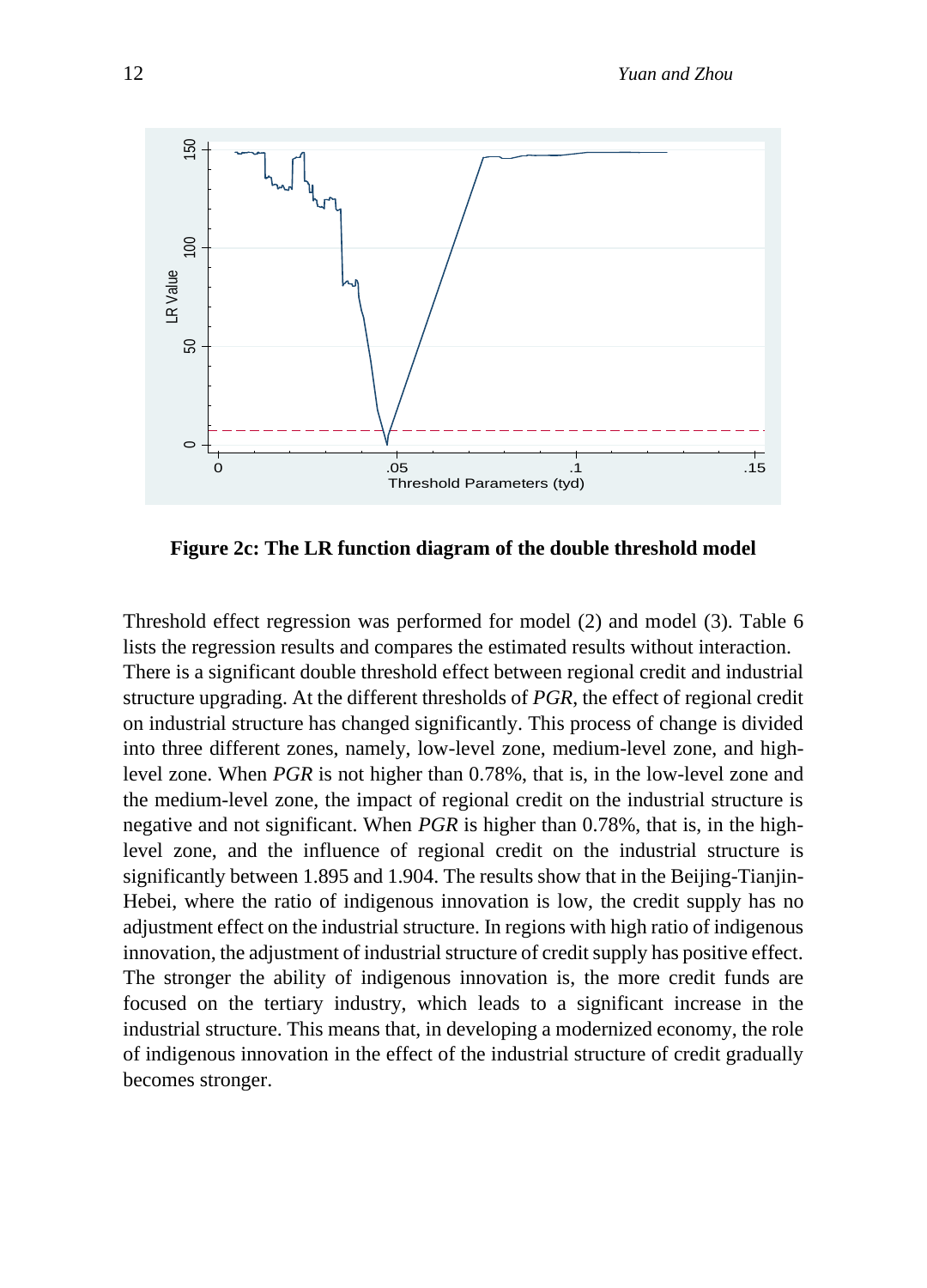| <b>Type</b>    | <b>PGR</b> threshold |             | <b>TYD</b> threshold |                       |  |
|----------------|----------------------|-------------|----------------------|-----------------------|--|
|                | no interaction       | interaction | no interaction       | interaction           |  |
|                | item                 | item        | item                 | item                  |  |
| cons           | $3.330**$            | $3.892**$   | $2.341*$             | $2.907**$             |  |
|                | (3.34)               | (3.61)      | (2.31)               | (2.66)                |  |
|                | $-0.556**$           | $-0.624**$  | $-0.449*$            | $-0.516**$            |  |
| <b>FAIR</b>    | $(-3.07)$            | $(-3.33)$   | $(-2.45)$            | $(-2.72)$             |  |
| <b>CER</b>     | $0.432**$            | 0.298       | $0.442**$            | 0.307                 |  |
|                | (2.87)               | (1.66)      | (2.89)               | (1.69)                |  |
| <b>GID</b>     | 0.410                | 0.429       | $-0.0848$            | $-0.0749$             |  |
|                | (0.16)               | (0.16)      | $(-0.03)$            | $(-0.03)$             |  |
| <b>TPR</b>     |                      | $-0.284$    |                      | $-0.288$              |  |
|                |                      | $(-1.37)$   |                      | $(-1.37)$             |  |
|                | $-0.326$             | $-0.327$    |                      |                       |  |
| LLD×PGR1       | $(-1.11)$            | $(-1.12)$   |                      |                       |  |
|                | $-0.675$             | $-0.652$    |                      |                       |  |
| LLD×PGR2       | $(-1.30)$            | $(-1.26)$   |                      |                       |  |
| LLD×PGR3       | $1.895**$            | $1.904**$   |                      |                       |  |
|                | (8.17)               | (8.23)      |                      |                       |  |
| LLD×TYD1       |                      |             | $0.756**$            | $0.750**$             |  |
|                |                      |             | (5.26)               | (5.23)                |  |
|                |                      |             | 0.786                | 0.819                 |  |
| LLD×TYD2       |                      |             | (1.63)               | (1.70)                |  |
| LLD×TYD3       |                      |             | $-1.786**$           | $-1.\overline{816**}$ |  |
|                |                      |             | $(-5.74)$            | $(-5.83)$             |  |
| year           | control              | control     | control              | control               |  |
| $\mathbb{R}^2$ | 0.380                | 0.385       | 0.365                | 0.371                 |  |
| ${\bf F}$      | $10.20**$            | $9.602**$   | $9.586**$            | 9.032**               |  |
|                | (0.000)              | (0.000)     | (0.000)              | (0.000)               |  |

**Table 6: The test results of instrumental variables with a lag of one period.**

*Notes:\*\**、*\*denote statistical significance levels at 1%, 5%, respectively. The values in parentheses are the adjoint probability values.*

Simultaneously, at the different thresholds of *TYD*, there are three changes in the impact of regional credit on the ratio of industrial structure. When *TYD* is not higher than 0.047, that is, in the low-level zone, and the ratio of regional credit has a significant influence on the industrial structure between 0.750 and 0.756. When *TYD* was (0.047-0.059], that is, within the medium-level zone, the influence of regional credit on industrial structure was not significant. When *TYD* is higher than 0.059, that is, within the high-level zone, and the influence of regional credit on industrial structure upgrading significantly turns from positive to negative. The results show that credit supply has a positive adjustment effect on industrial structure in areas with low technology import. In the regions with high technology import, the effect of industrial structure adjustment of credit supply changes from positive to negative. In regions with stronger technology import capabilities, the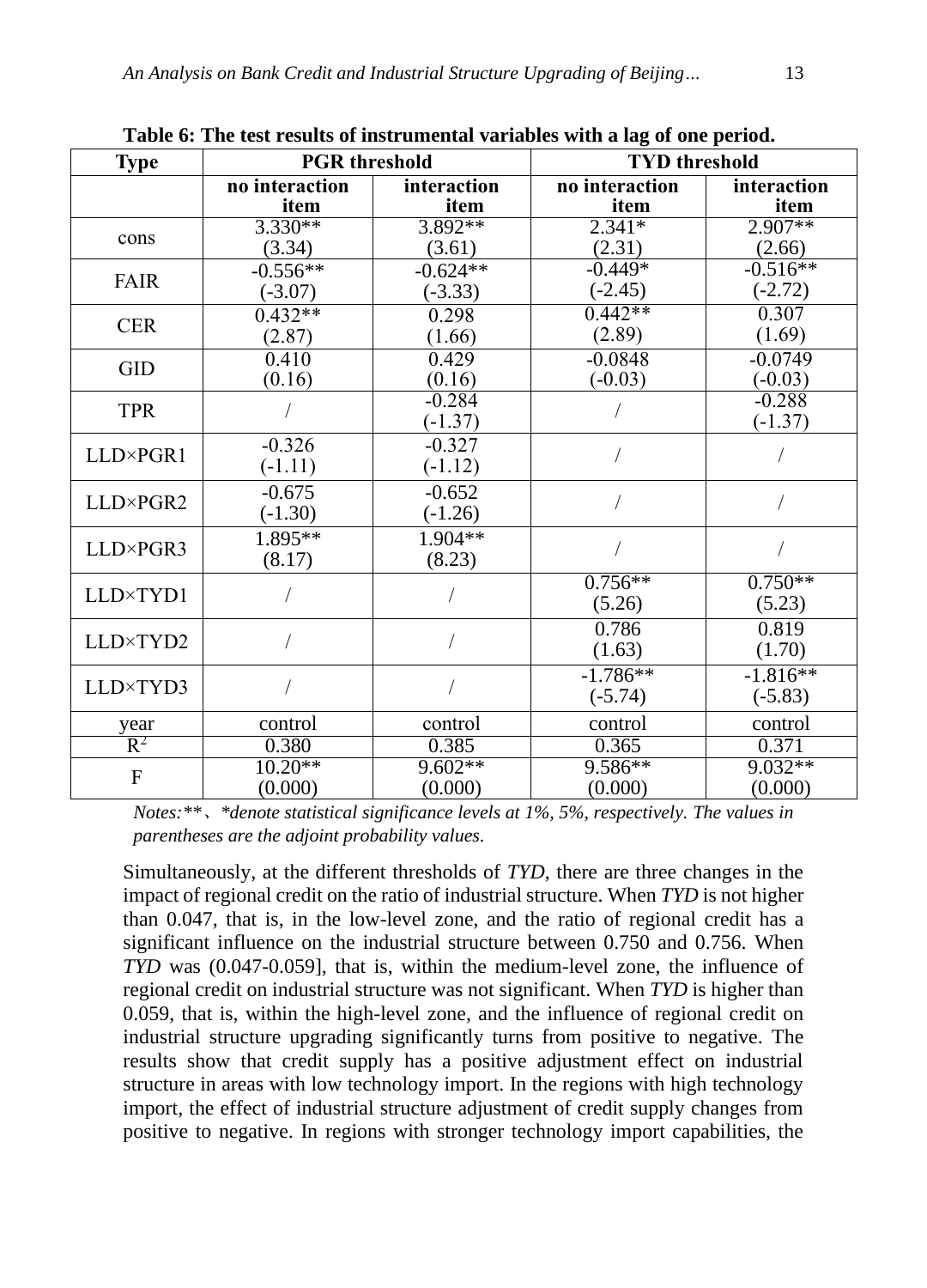more credit funds are placed on the secondary industry, resulting in a significant decline in the industrial structure. This means that, in developing a modernized economy, the role of technology import in the industrial structure effect of credit is less sustainable. In addition, in models (2) and (3), the interaction terms between indigenous innovation and technology import are not significant and negative. It indicates that the influence of indigenous innovation and technology import on the industrial structure may have a mutual substitution effect, although this effect is not significant.

## **5. Conclusions and policy recommendations**

Based on the panel data of 43 prefecture-level cities in Beijing, Tianjin and Hebei from 2009 to 2016, this paper constructs a panel threshold model to conduct an empirical study on the industrial structure effect of regional credit. The results show that there is a double threshold for the structural effect of bank credit in the Beijing-Tianjin-Hebei. Different technological innovation models will have different impacts on industrial structure upgrading. Under the current economic development level, in the process of measuring the structural effects of Beijing-Tianjin-Hebei credit supply, indigenous innovation plays an increasingly important role in promoting the appropriate transfer of resources from the secondary industry to the tertiary industry. The role is gradually lost or even becomes a negative effect.

The evolution of industrial structure is essentially a process of continuous innovation in technology. In the process of the impact of credit funds on the upgrading of industrial structure, the catalytic role of indigenous innovation is weak and strong, and the technology import is weakened. The realization of the comprehensive role of technological import is closely related to the economic development stage and market environment maturity of a region, and is more related to the appropriate choice of technological innovation model.

In order to effectively play the structural effect of bank credit in the Beijing-Tianjin-Hebei, commercial banks should pay attention to the formulation of credit policies.

1. Guide enterprises to introduce high-quality technology and improve the level of technological innovation in Beijing, Tianjin and Hebei. At this stage, enterprises in most areas of Beijing, Tianjin and Hebei are still labor-intensive industries. In order to give play to the advantages of latecomers, the introduction of advanced technology is an important channel and an inevitable choice for realizing technological progress in the Beijing-Tianjin-Hebei. In the initial journey of technological advancement, which is mainly based on technology import and indigenous innovation, learning and imitation are the main means of technological innovation in the Beijing-Tianjin-Hebei. Historically, Korea and Japan have succeeded in catching up quickly through learning and imitation. First of all, technology introduction must pay attention to the quality of technology. Identifying low-quality technologies and introducing high-quality technologies can reduce the high cost of trial and error and the cost of conversion of results, and quickly promote the practical application of technology. Secondly, pay attention to improving the technology digestion and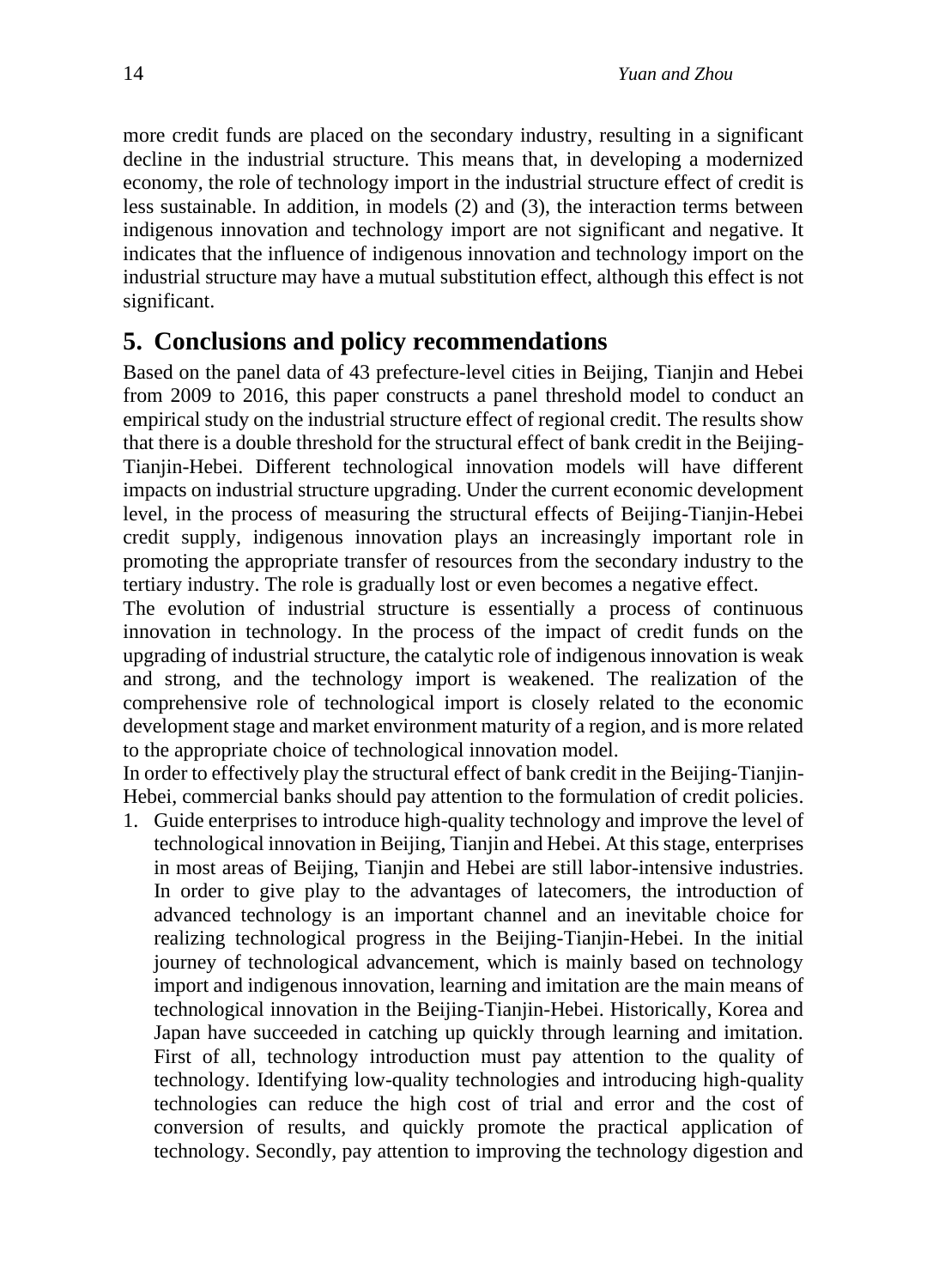absorption ability of the enterprise in the process of transforming advanced technology, rather than shallow operational skills. Therefore, in the primary development stage of technological innovation, commercial banks should guide enterprises to increase the introduction of technology, especially the introduction of high-quality technology.

2. Supporting indigenous innovation of enterprises in a timely manner and promoting the upgrading of the industrial structure of Beijing-Tianjin-Hebei. The introduction of technology is only the initial stage of the technological innovation process. The technological dependence caused by long-term technology introduction will make the backward areas always in the state of technical dependency, and indigenous innovation is the ultimate means to promote economic development. The 18th National Congress of the Communist Party of China proposed that science and technology innovation must be placed at the core of the overall development of the country and adhere to the road of indigenous innovation with Chinese characteristics. The Beijing-Tianjin-Hebei is also facing key issues and challenges in transforming and owning intellectual property rights and core technologies. The empirical analysis also fully shows that the level of indigenous innovation of Beijing-Tianjin-Hebei has been improved, and the industrial structure upgrading effect brought about by the scale of bank credit and industrial restructuring will become more obvious. Therefore, in the advanced stage of technological innovation, commercial banks should continue to guide and encourage more enterprises to engage in indigenous innovation activities through selective credit supply, improve the overall level of Beijing-Tianjin-Hebei indigenous innovation, and break the control of core technologies in developed regions. We will break through the cycle of technology that cannot be converged, foster high-end industrial sectors with international competitiveness, accelerate the upgrading of industrial structure in the Beijing-Tianjin-Hebei, and realize sustainable economic development in the entire region.

Acknowledgments: This research was funded by the National Social Science Foundation of China (20BJY265), the Humanities and Social Sciences Research Project for Hebei Universities of China (SD172011) and the 2018 Fundamental Scientific Research Funds for the Central Universities of China (ZY20180114).

#### **Author Contributions**:

Qinglu Yuan: literature review, selection of variables, model estimation discussion of results, and conclusions.

Huan Zhou: review of literature, preparation of data and figures, modelling, and testing. **Conflicts of Interest:** The authors declare no conflict of interest.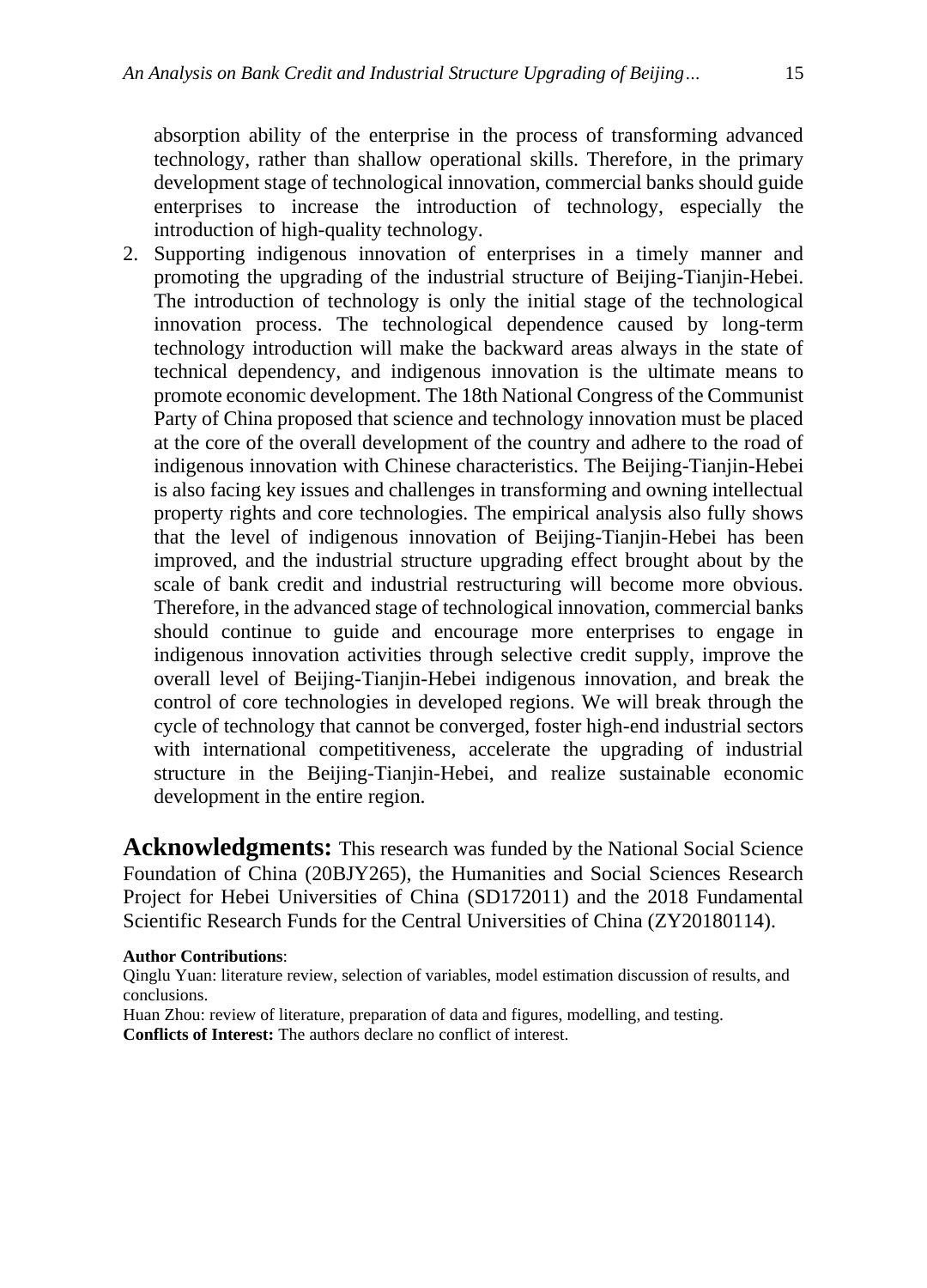## **References**

- [1] Angelos, A., Antzoulatos, N. A., & Al E. (2011). Financial Structure and Industrial Structure. Bulletin of Economic Research,63(2):109-139.
- [2] Amore, M. D., Schneider, C., & Zaldokas, A. (2013). Credit Supply and Corporate Innovation. Journal of Financial Economics,109(3):835-855.
- [3] Beck, T., and Levine, R. (2002). Industry Growth and Capital Accumulation: Does Having a Market or Bankbased System Matter? Journal of Financial Economics, (64):147-180.
- [4] Binh, K. B., Park, S. Y., and Shin, B. S. (2005). Financial Strucure and Industrial Growth: A Direct Evidence from OECD Countries. Naw Yark: Working Paper.
- [5] Ding, Y., Fu, Y., and Cao, Y. (2014). Financial Constraint, Technological Innovation and Stepping Over the Middle Income Trap—An Industrial Structure Upgrading Perspective. Industrial Economics Research, (3):101-110.
- [6] Duarte, M., and Restuccia, D. (2009). The Role of the Structural Transformation in Aggregate Productivity. Quarterly Journal of Economics,125(1):129-173.
- [7] Duan, J., and Song, H. (2013). Investment in Science and Technology, Banking Credit and Industrial Structure Upgrading. Review of Industrial Economics,(3):133-145.
- [8] Fang, F. Q., and Xing, Wei. (2017). Economic Volatility, Financial Development and the Change of Industrial Enterprises' Technological Progress Mode. Economic Research Journal,52(12):76-90.
- [9] Gereffi, G. (1999). International Trade and Industrial Upgrading in the Apparel Commodity Chain. Journal of International Economics,48(1):37-70.
- [10] Gong, Y., Gu, G., Liu, C., and Wang, Z. (2013). Chinese industry structure evolution driven by innovation. Studies in Science of Science,31(08):1252- 1259.
- [11] Gong, Q., Zhang, Y., and Lin, Y. (2014). Industrial Structure, Risk Feature and Optimal Financial Structure. Economic Research Journal,(4):4-16.
- [12] Guo, M., Qian, Z., and Huang, S. (2009). Positive Study on the Effect of Bank Credit to Three Industrial Increases. Industrial Economics Research,(1):26-32.
- [13] Hansen, B. E. (1999). Threshold Effects in Non-Dynamic Panels: Estimation, Testing, and Inference. Journal of Econometrics,93(2):345-368.
- [14] Huang, W. (2010). Analysis on the Mechanism of Credit Quit for Optimizing Industrial Structure. Finance Forum,15(03):26-32.
- [15] Huang, M., and Li, J. (2009). Technology Choice, Upgrade of Industrial Structure and Economic Growth. Economic Research Journal,44(07):143-151.
- [16] Lian, L., Chen, C., and Bai, J. (2015). China's Industrial Policy and the Allocation of Credit. Business Management Journal,37(12):1-11.
- [17] Lin, Y. F., and Zhang, P. F. (2005). The Advantage of Latter Comers, Technology Imports, and Economic Growth of Developing Countries. China Economic Quarterly, (04):53-74.